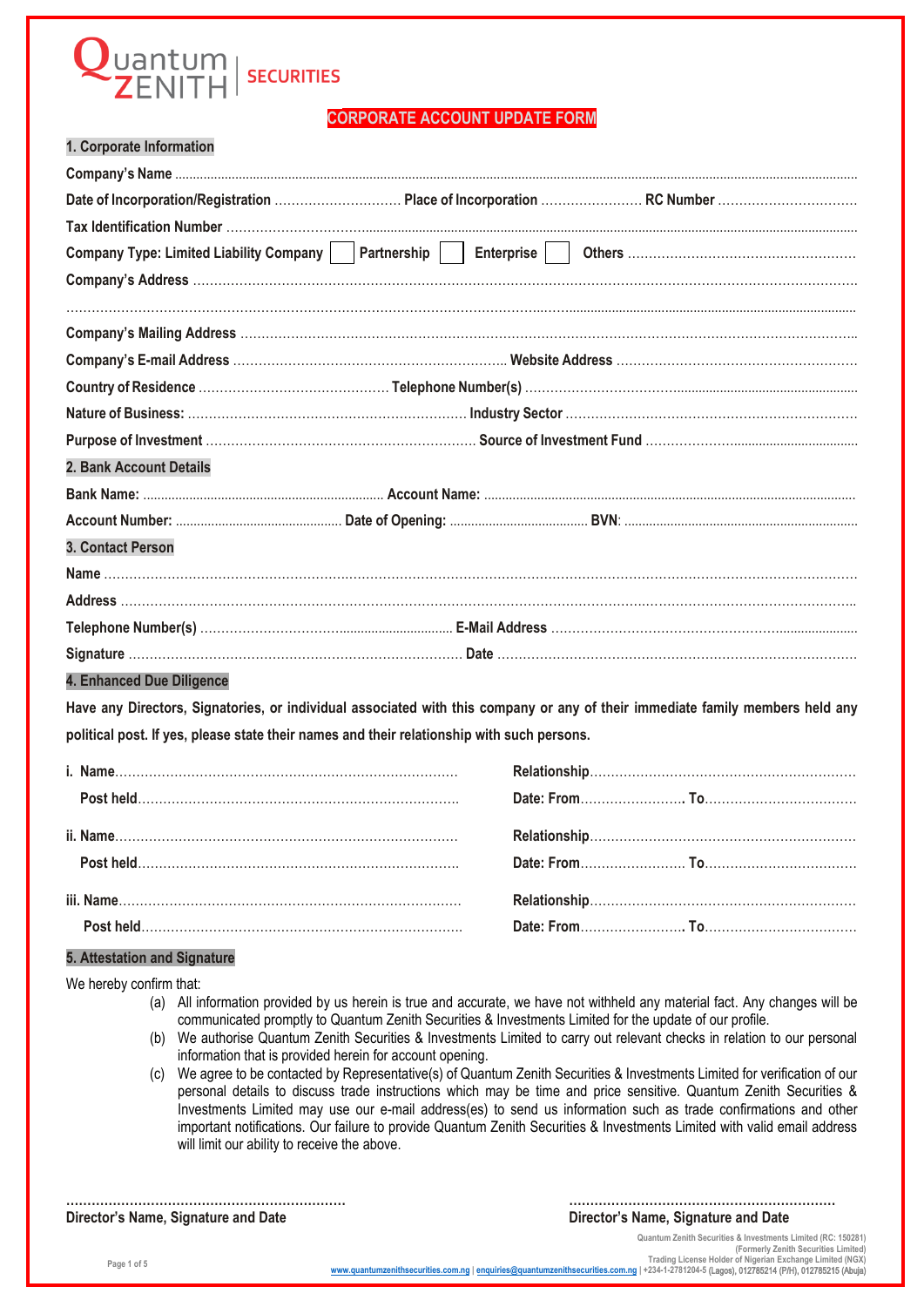# Quantum | SECURITIES

| 6. Authorised Signatory & Signature Mandate               |                 |                 |   |                                                           |                                                           |  |   |                 |             |
|-----------------------------------------------------------|-----------------|-----------------|---|-----------------------------------------------------------|-----------------------------------------------------------|--|---|-----------------|-------------|
|                                                           |                 |                 |   |                                                           |                                                           |  |   |                 |             |
| <b>CATEGORY</b>                                           |                 |                 |   | <b>CATEGORY</b>                                           |                                                           |  |   |                 |             |
| <b>SPECIMEN SIGNATURE</b>                                 | A               | B               | c |                                                           | <b>SPECIMEN SIGNATURE</b>                                 |  | A | B               | $\mathbf c$ |
|                                                           |                 |                 |   |                                                           |                                                           |  |   |                 |             |
|                                                           | <b>PASSPORT</b> |                 |   |                                                           |                                                           |  |   | <b>PASSPOR</b>  |             |
|                                                           |                 |                 |   |                                                           |                                                           |  |   |                 |             |
|                                                           |                 |                 |   |                                                           |                                                           |  |   |                 |             |
|                                                           |                 |                 |   |                                                           |                                                           |  |   |                 |             |
| Nationality Country of Residence                          |                 |                 |   |                                                           |                                                           |  |   |                 |             |
| ID Type: Int'l Passport Driver's License UVoter's Card    |                 |                 |   |                                                           | ID Type: Int'l Passport   Driver's License   Voter's Card |  |   |                 |             |
|                                                           |                 |                 |   |                                                           |                                                           |  |   |                 |             |
| Issue Date Expiry Date Place of Issue                     |                 |                 |   |                                                           | Issue Date Expiry Date Place of Issue                     |  |   |                 |             |
| Marital Status CERPAC/Residence Permit No                 |                 |                 |   |                                                           | Marital Status CERPAC/Residence Permit No                 |  |   |                 |             |
|                                                           |                 |                 |   |                                                           |                                                           |  |   |                 |             |
| Mobile Phone No                                           |                 |                 |   |                                                           | Mobile Phone No                                           |  |   |                 |             |
|                                                           |                 |                 |   |                                                           |                                                           |  |   |                 |             |
|                                                           |                 |                 |   |                                                           |                                                           |  |   |                 |             |
|                                                           |                 | <b>CATEGORY</b> |   |                                                           |                                                           |  |   | <b>CATEGORY</b> |             |
| <b>SPECIMEN SIGNATURE</b>                                 | A               | B               | c |                                                           | <b>SPECIMEN SIGNATURE</b>                                 |  | A | $\sf{B}$        | $\mathbf c$ |
|                                                           |                 |                 |   |                                                           |                                                           |  |   |                 |             |
|                                                           | <b>PASSPORT</b> |                 |   |                                                           |                                                           |  |   | <b>PASSPOR</b>  |             |
|                                                           |                 |                 |   |                                                           |                                                           |  |   |                 |             |
| Title Date of Birth                                       |                 |                 |   |                                                           |                                                           |  |   |                 |             |
|                                                           |                 |                 |   |                                                           |                                                           |  |   |                 |             |
| Nationality Country of Residence                          |                 |                 |   | Nationality Country of Residence                          |                                                           |  |   |                 |             |
| ID Type: Int'l Passport   Driver's License   Voter's Card |                 |                 |   | ID Type: Int'l Passport   Driver's License   Voter's Card |                                                           |  |   |                 |             |
|                                                           |                 |                 |   |                                                           |                                                           |  |   |                 |             |
| Issue Date Expiry Date Place of Issue                     |                 |                 |   | Issue Date Expiry Date Place of Issue                     |                                                           |  |   |                 |             |
| Marital Status CERPAC/Residence Permit No                 |                 |                 |   | Marital Status CERPAC/Residence Permit No                 |                                                           |  |   |                 |             |
|                                                           |                 |                 |   |                                                           |                                                           |  |   |                 |             |
| Mobile Phone No                                           |                 |                 |   |                                                           |                                                           |  |   |                 |             |
|                                                           |                 |                 |   |                                                           | Mobile Phone No                                           |  |   |                 |             |
| <b>MANDATE:</b>                                           |                 |                 |   |                                                           | <b>COMPANY SEAL/STAMP:</b>                                |  |   |                 |             |
|                                                           |                 |                 |   |                                                           |                                                           |  |   |                 |             |
|                                                           |                 |                 |   |                                                           |                                                           |  |   |                 |             |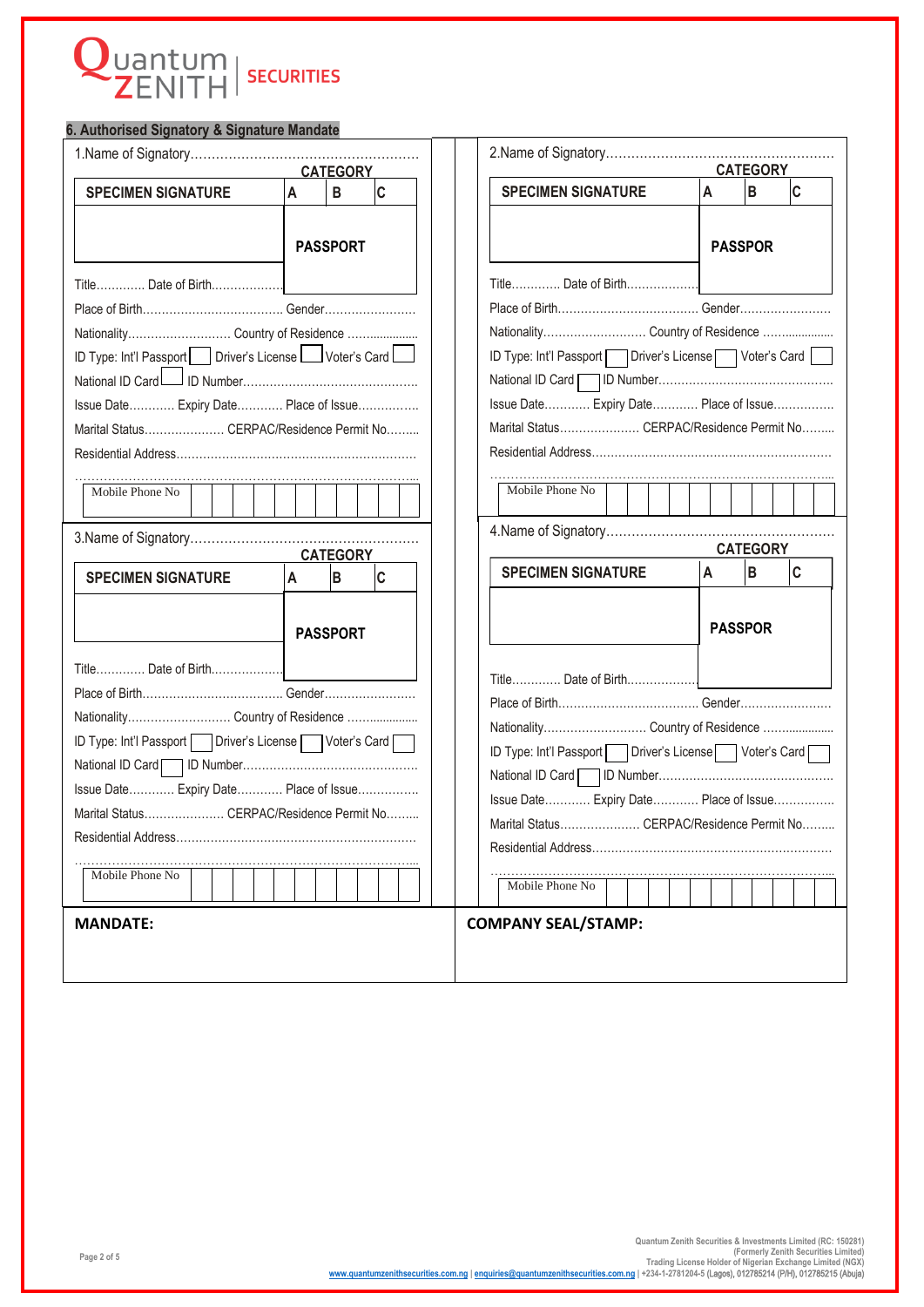#### **TERMS AND CONDITIONS**

#### **SECTION A**

Juantum<br>TZENITH

1. QUANTUM ZENITH SECURITIES & INVESTMENTS LIMITED's offices are open for business between the hours of 8:00 a.m. and 4:30 p.m. on each day that is designated a business day in Nigeria (Business Day).

**SECURITIES** 

- 2. The preferred channel for receiving your purchase/sale mandates is through our secure online trading portal which can be accessed via www.quantumzenithsecurities.com.nq
- 3. QUANTUM ZENITH SECURITIES & INVESTMENTS LIMITED is acting as execution-only stockbroker and not as Financial Advisor or Portfolio Manager. You shall be solely responsible for managing your portfolio and issuing buy and sell orders for your selected stock(s). All investment decisions shall be made solely by you and you have relied on your own investigations of the potential investment(s). You are not relying on the information obtained directly or indirectly or any representations, statements, warranties or understandings, written or oral made by representatives of QUANTUM ZENITH SECURITIES & INVESTMENTS LIMITED.
- 4. Placements, amendments or cancellation of purchase/sale mandates can be done via the<br>online brokerage account. or an express instruction sent via online brokerage account, or an express instruction sent via [mandates@quantumzenithsecurities.com.ng](mailto:mandates@quantumzenithsecurities.com.ng) with your registered e-mail address with QUANTUM ZENITH SECURITIES & INVESTMENTS LIMITED or hand-delivered in our office.
- 5. The deadline for the receipt of purchase/sales mandates via all channels is 2:00 p. m. Nigerian time on the intended business day of execution.
- 6. Purchase/Sale mandates /amendments /cancellation received on a day that is not a business day will be deemed to have been received on the business day immediately following the day of actual receipt.
- 7. In the absence of an express instruction as to a specific timeline for the expiration of your purchase/sale mandates, the mandate will be valid for 10 working days upon receipt by QUANTUM ZENITH SECURITIES & INVESTMENTS LIMITED, after which it expires and the unexecuted portion will be automatically cancelled.
- 8. Where mandates/amendments/cancellation (purchase/sale) are submitted after the deadline stated in (5) above, the mandates/amendments/cancellation (purchase/sale) shall not be treated until the next business day.
- 9. QUANTUM ZENITH SECURITIES & INVESTMENTS LIMITED executes purchase/sale mandates on a commercially reasonable efforts basis only. It is therefore unable to guarantee that a purchase/sale mandate will be executed on a particular day even where such mandate indicates that the relevant transaction is to be effected at market price.
- 10. Where a mandate consists of a purchase instruction, it can only be treated if sufficient funds are available in your stockbroking account to execute such an instruction.
- 11. Where a purchase mandate is dependent on the sales proceeds of stocks, the purchase mandate will not be executed until the sales transaction has been executed. The sales mandate will be executed even if the stocks to purchase are not available.
- 12. QUANTUM ZENITH SECURITIES & INVESTMENTS LIMITED executes transactions based on the prevailing market prices of stocks on The Nigerian Stock Exchange at the time of execution.
- 13. Purchase and sell mandates can only indicate one price and not a price range. You will be advised of the outcome of your mandate via e-mail. Where this is not received by close of business on the next working day after you submitted your mandate, kindly contact QUANTUM ZENITH SECURITIES & INVESTMENTS LIMITED via email to [enquiries@quantumzenithsecurities.com.ng](mailto:enquiries@quantumzenithsecurities.com.ng)
- 14. Funds deposited into your stockbroking account with QUANTUM ZENITH SECURITIES & INVESTMENTS LIMITED including proceeds of sales are not interest bearing. Your funds will remain in your stockbroking account until an express instruction/mandate is received authorizing utilization of the funds. However, you may opt for Direct Cash Settlement (DCS) in which case sales proceeds will be credited into your designated bank account by CSCS on settlement day i. e. T+3 (Trading day plus three days). DCS is only available for sales transactions executed on the Floor of The Nigerian Stock Exchange.
- 15. All sales proceeds of shares sold shall be retained in your stockbroking account except if otherwise advised (expressly) by you via a duly written and signed letter or e-mail sent via your registered e-mail address t[o mandates@quantumzenithsecurities.com.ng](mailto:mandates@quantumzenithsecurities.com.ng)
- 16. The deadline for submission of instruction(s) for withdrawal/transfer of funds from your stockbroking account is 10a.m. Any instruction submitted after the deadline may not be treated until the next business day.
- 17. Requests to withdraw funds from your stockbroking account will only be honored if there are adequate cleared unencumbered funds in your stockbroking account with QUANTUM ZENITH SECURITIES & INVESTMENTS LIMITED. Associated transfer charge(s) for interbank transfers will be borne by you.
- 18. Where an inter-bank withdrawal/transfer instruction has been concluded upon receipt of an instruction from you, it is your responsibility to request for an evidence of execution of the interbank transfer from QUANTUM ZENITH SECURITIES & INVESTMENTS LIMITED and to follow up with the receiving bank. QUANTUM ZENITH SECURITIES & INVESTMENTS LIMITED shall in no circumstance be held liable for the lapses of other institutions involved in the withdrawal/transfer process.
- 19. We, authorize QUANTUM ZENITH SECURITIES & INVESTMENTS LIMITED to dispose, sell or charge any asset(s) that may be held by QUANTUM ZENITH SECURITIES & INVESTMENTS LIMITED on our account to liquidate or offset any indebtedness or liability due from us to QUANTUM ZENITH SECURITIES & INVESTMENTS LIMITED and we hereby agree and shall at all times keep QUANTUM ZENITH SECURITIES & INVESTMENTS LIMITED and any of its officers fully indemnified against any loss, claims, liabilities, expenses and costs (including reasonable legal cost) which may be incurred or suffered by QUANTUM ZENITH SECURITIES & INVESTMENTS LIMITED arising out of or in connection with any transaction entered into by QUANTUM ZENITH SECURITIES & INVESTMENTS LIMITED on our behalf. Our undertaking herein shall be irrevocable until any and/or all obligations due from me/us to QUANTUM ZENITH SECURITIES & INVESTMENTS LIMITED would have been fully settled.
- 20. QUANTUM ZENITH SECURITIES & INVESTMENTS LIMITED shall not make any payment(s) from a client's stockbroking account to the bank account of a third party even if such payment(s) has/have been authorized by you.

Page 3 of 5

- 21. We understand that all mandates, amendments, cancellations, transfer and withdrawal requests sent after the specified deadlines may not be treated till the next business day as specified above. QUANTUM ZENITH SECURITIES & INVESTMENTS LIMITED is not under any compulsion to treat any of the referenced instructions sent after the deadlines; however, in event that such instructions are treated despite having been received after deadline by QUANTUM ZENITH SECURITIES & INVESTMENTS LIMITED, the instructions shall be binding upon us.
- 22. We understand that while all our information is treated as highly confidential by QUANTUM ZENITH SECURITIES & INVESTMENTS LIMITED, they may be required by Regulatory Authorities and/or other Law Enforcement Agencies with or without recourse to us.

#### **SECTION B**

#### **INDEMNITY TO QUANTUM ZENITH SECURITIES & INVESTMENTS LIMITED WITH RESPECT TO INSTRUCTIONS GIVEN VIA E-MAIL, ONLINE TRADING ACCOUNT AND OTHER ELECTRONIC CHANNELS**

In consideration of QUANTUM ZENITH SECURITIES & INVESTMENTS LIMITED having agreed to accept and to act on our instructions given via e-mail, online trading account and other electronic channels in respect of any transactions regarding our account with QUANTUM ZENITH SECURITIES & INVESTMENTS LIMITED, we hereby confirm that:

- 1. We will keep our profile details (username, password and other electronic channel details) as private and confidential to prevent unauthorized access to my/our Stockbroking account with QUANTUM ZENITH SECURITIES & INVESTMENTS LIMITED.
- 2. We will notify QUANTUM ZENITH SECURITIES & INVESTMENTS LIMITED where we suspect or confirm that my/our profile details (username, password and other electronic channel details) has/have been compromised. Any transaction executed on my/our account before QUANTUM ZENITH SECURITIES & INVESTMENTS LIMITED is notified of such compromise is binding on us.
- 3. QUANTUM ZENITH SECURITIES & INVESTMENTS LIMITED is authorized to act on instructions, which have been transmitted via any of the referenced electronic channels provided such instructions emanated from our registered address in QUANTUM ZENITH SECURITIES & INVESTMENTS LIMITED's records.
- 4. QUANTUM ZENITH SECURITIES & INVESTMENTS LIMITED shall not be under any duty to verify the identity of the person(s) giving instructions in our name provided such instructions have emanated from our registered details in QUANTUM ZENITH SECURITIES & INVESTMENTS LIMITED's records and any transaction made pursuant to the instructions shall be binding upon us.
- 5. Except our instruction sent via any of the referenced electronic channels is duly revoked or modified by a subsequent instruction issued by us and such subsequent instruction has been communicated to and received by QUANTUM ZENITH SECURITIES & INVESTMENTS LIMITED before the execution of the prior instruction and within the stipulated deadline for revocation and or amendment of instructions, we undertake to be bound irrevocably by such prior instruction.<br>Where a
- 6. Where a mandate/instruction is sent via e-mail to [mandates@quantumzenithsecurities.com.ng,](mailto:mandates@quantumzenithsecurities.com.ng) We should receive an acknowledgement email immediately. Where this is not received within 30 minutes, I/we understand that we should immediately contact QUANTUM ZENITH SECURITIES & INVESTMENTS LIMITED to confirm receipt of the mandate/instruction.
- Upon submission of our mandate(s)/instruction(s) placed via my/our online brokerage account, it is our responsibility to confirm that such mandate(s)/instruction(s) has/have been successfully submitted and are reflecting on our online outstanding order module. Where the mandates/instructions are not reflecting, we understand that we should immediately contact QUANTUM ZENITH SECURITIES & INVESTMENTS LIMITED to confirm receipt of the mandate(s)/instruction(s).
- 8. We hereby agree to keep QUANTUM ZENITH SECURITIES & INVESTMENTS LIMITED fully indemnified from and against all actions, proceedings, claims and demands which may be brought or made against QUANTUM ZENITH SECURITIES & INVESTMENTS LIMITED and all losses, costs, charges, damages and expenses which may be incurred or sustained or for which QUANTUM ZENITH SECURITIES & INVESTMENTS LIMITED may become liable by reason of honouring such e-mail, online brokerage account and other electronic channels mandates/instructions provided that QUANTUM ZENITH SECURITIES & INVESTMENTS LIMITED has taken all measures prescribed by this agreement irrespective of whether the instructions are in fact erroneous, fraudulent or issued otherwise than as foresaid.

#### **RISK WARNING**

- 1. QUANTUM ZENITH SECURITIES & INVESTMENTS LIMITED is not acting as an advisor. Therefore, in making your decision, you are aware that investments in shares involve a very high degree of risk and is therefore a speculative investment of which you are able to bear the economic risk of investing in and holding such shares.
- 2. You have such knowledge and experience in financial, business and investment matters as to enable you to evaluate the merits and risks of an investment in shares or have sought and consulted with the independent advisers on the investment and are satisfied with their qualified assessment.
- 3. You are aware that your investment is subject to prevailing market forces and as such may rise or fall significantly. It is important to note that even if a security performed well in the past, it does not mean that it will continue to or perform better in future.
- 4. You have complied with all the requisite laws of the Federal Republic of Nigeria in making your investment and have not utilized proceeds of unlawful activities to do so. You shall indemnify QUANTUM ZENITH SECURITIES & INVESTMENTS LIMITED from any liability that may arise from your use of proceeds obtained from unlawful activities for any investment undertaken on your behalf by QUANTUM ZENITH SECURITIES & INVESTMENTS LIMITED.

**Quantum Zenith Securities & Investments Limited (RC: 150281) (Formerly Zenith Securities Limited) Trading License Holder of Nigerian Exchange Limited (NGX)**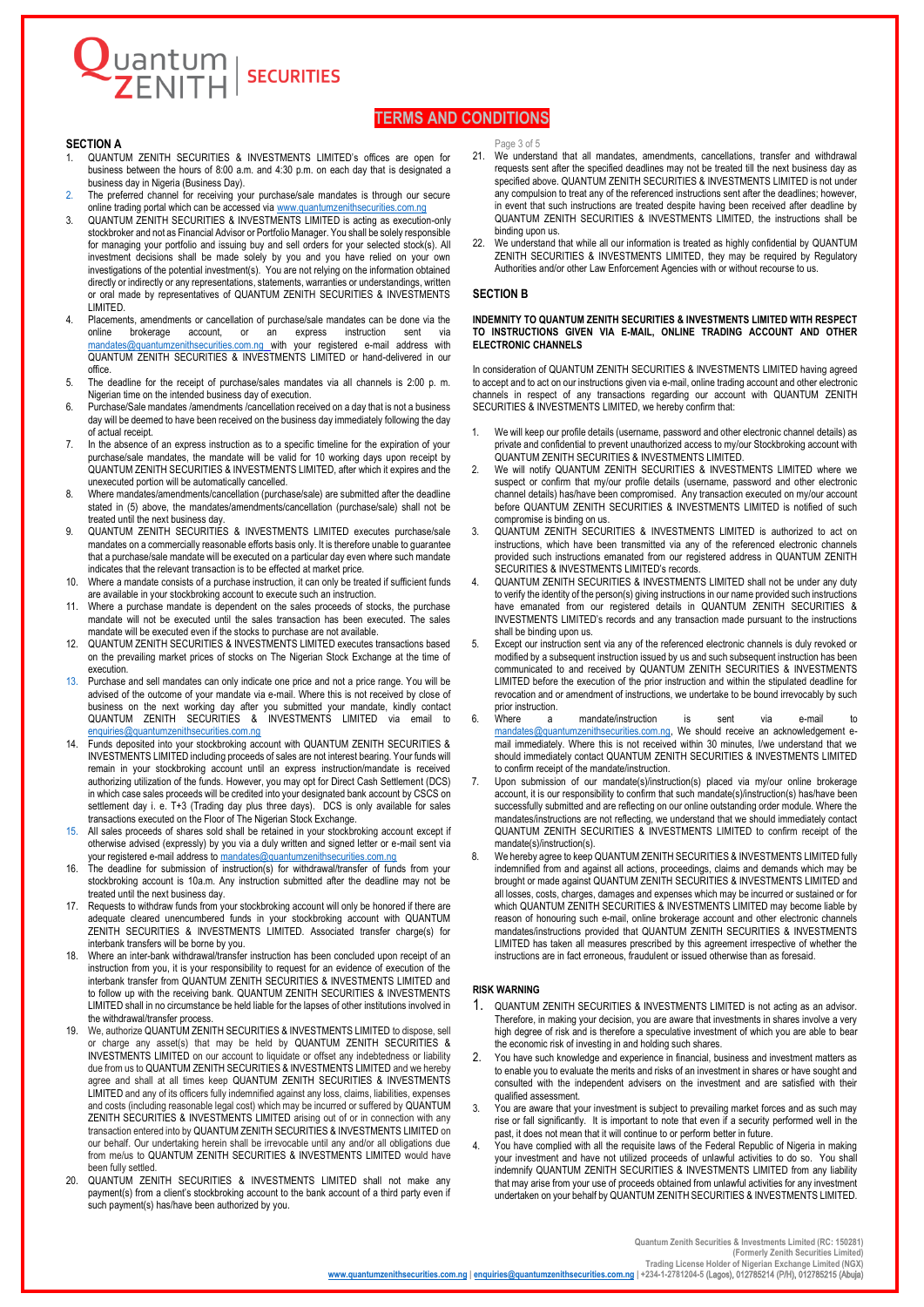

- 5. Online trading on the floor of Nigerian Exchange Limited (NGX) is carried out via our online trading portal. Clients with online trading activated accounts are able to place orders for securities listed on NGX via our system from any location in real time during NGX trading hours. There are risks associated with utilizing an internet-based order and trade execution system including but not limited to the failure of hardware, software, internet connection or NGX link resulting in the failure or delay or your instruction and/or access to our online trading system. QUANTUM ZENITH SECURITIES & INVESTMENTS LIMITED does not control signal power, its reception or routing via internet, configuration of your equipment or reliability of its connection therefore, we will not be liable for communication failures, distortions or delays when trading via the internet.
- 6. Online trading is not always instant. You may therefore find that the price at which you expected to fulfill an order is not the price achieved.
- 7. If you cancel an order, please note that this will only be possible if the original trade has not been executed.
- 8. All regulatory fees, commissions, charges are as approved by the regulatory authorities. As a client of QUANTUM ZENITH SECURITIES & INVESTMENTS LIMITED, you should obtain a clear explanation of all commissions, fees and charges, and understand that these charges may affect your net proceeds (profit if any, or increase your loss if any). You agree that you will be liable for these charges (as may be amended from time to time).

#### **DATA PROTECTION/PRIVACY**

We hereby affirm that in line with the relevant laws on Data Protection in Nigeria, we consent to the collection and processing of our personal data/information in the absence of any fraud, duress, undue influence or coercion for the purpose of forming the basis of these terms and conditions and other necessary data processing activities which may arise therefrom, including for the performance of the agreement between ourselves and QUANTUM ZENITH SECURITIES & INVESTMENTS LIMITED. We affirm that we have the requisite capacity under the law to consent to the collection and processing of our personal data.

We affirm that /we are aware and take cognizance of our rights under the relevant Data Protection Laws in Nigeria which include the right to request for access, amendment, rectification or cancellation or destruction of our personal data/information, the right to lodge complaint with the relevant authority as well as the right to object to the processing of /our personal data.

We further consent to the processing of our personal data (within or outside Nigeria), including transfer of our personal data to any third party for reasons associated with the purpose for which the data is being processed as stated above, including but not limited to data collection, processing and storage.

#### **CONFIRMATION**

We hereby confirm that We have read and agreed to be bound by the above terms and conditions and indemnity.

**COMPANY'S NAME: …………………………………………………………………………………….**

**E-MAIL: ………………………………………………………………………………………………………**

**AUTHORISED SIGNATORY(IES)………………………………………………………………………..**

**DATE: ………………………………………………………………………………………………………...**

#### **INDEMNITY FOR FOREIGNERS/NON-NIGERIAN RESIDENTS**

THIS INDEMNITY is given this …………… day of ………... 20……. by Mr./Mrs. …..……………………………………………………of……………………………………………………...

………………………………………………………………………………………………………………… (hereinafter called "the Client") to **QUANTUM ZENITH SECURITIES & INVESTMENTS LIMITED**, a company Incorporated and duly licensed to carry on stockbroking business in Nigeria having its registered office at Plot 2, Ajose Adeogun Street, Victoria Island, Lagos State, Nigeria (hereinafter called "the Stockbroker").

#### **WHEREAS:**

The Client operates its CSCS account Number ………………………………………… and CHN Number………………… through the Stockbroker.

The Customer is presently domiciled outside Nigeria at the time of opening an account with the Stockbroker and is not at the time of issuing instructions available at his/her location and is desirous of buying and selling shares, and making transfers and or payments from/to his/her stockbroking account from time to time via written instructions to be communicated to the Stockbroker through e-mails with attached scanned instructions or such other electronically secured channels; and utilizing the email address below.

**...........................................................................................................................................................** The Client has requested the Stockbroker to always place reliance on and honour any such written instructions received via the above email address as aforementioned and for this purpose gives this indemnity.

**NOW THEREFORE** in consideration of the Stockbroker acceding to the Client's request as aforementioned, the Client hereby irrevocably undertakes and covenants that he/she shall at all times hereafter well and truly indemnify the Stockbroker and keep the Stockbroker fully indemnified against all losses, claims, demands, liabilities, actions, proceedings, damages, fees and expenses which may be occasioned to the Stockbroker in consequence of its so acting on the Client's received instructions. This indemnification applies to and includes any penalties or fines paid pursuant to any judgment of a competent court or administrative action of any regulatory/governmental body, as well as reasonable attorneys' fees and expenses incurred by the Stockbroker in this regard.

In the event of any loss or liability to the Stockbroker arising from acting on the Client's instructions, the Stockbroker is authorised to debit the Client's account with appropriate sums therein or combine and set off against any funds due to the Client coming into the Stockbroker's possession without any reference to the Client.

The Client takes responsibility for the security of the message channel through which the scanned instructions are sent and also takes responsibility that the instruction and the signature therein are duly authorized.

The Stockbroker shall have no obligation to verify the validity of the instruction(s) or the regularity of the signature thereon, provided that the signatories are those verified to be similar to the ones specified in the Client's mandate at the time of opening the account or as further advised to the Stockbroker. The Stockbroker shall be entitled to presume the regularity of the instruction(s) and the signatories therein and the Client hereby undertakes to ratify and hereby ratifies all instruction(s) received and acted upon as its irrevocable instructions.

**IN WITNESS** whereof the Client has set his hand and seal the day and year first above written.

**SIGNED, SEALED AND DELIVERED** By the within named Client:

| In the presence of: |
|---------------------|
|                     |
|                     |
|                     |
|                     |

**Notarized By** ........................................................................................................